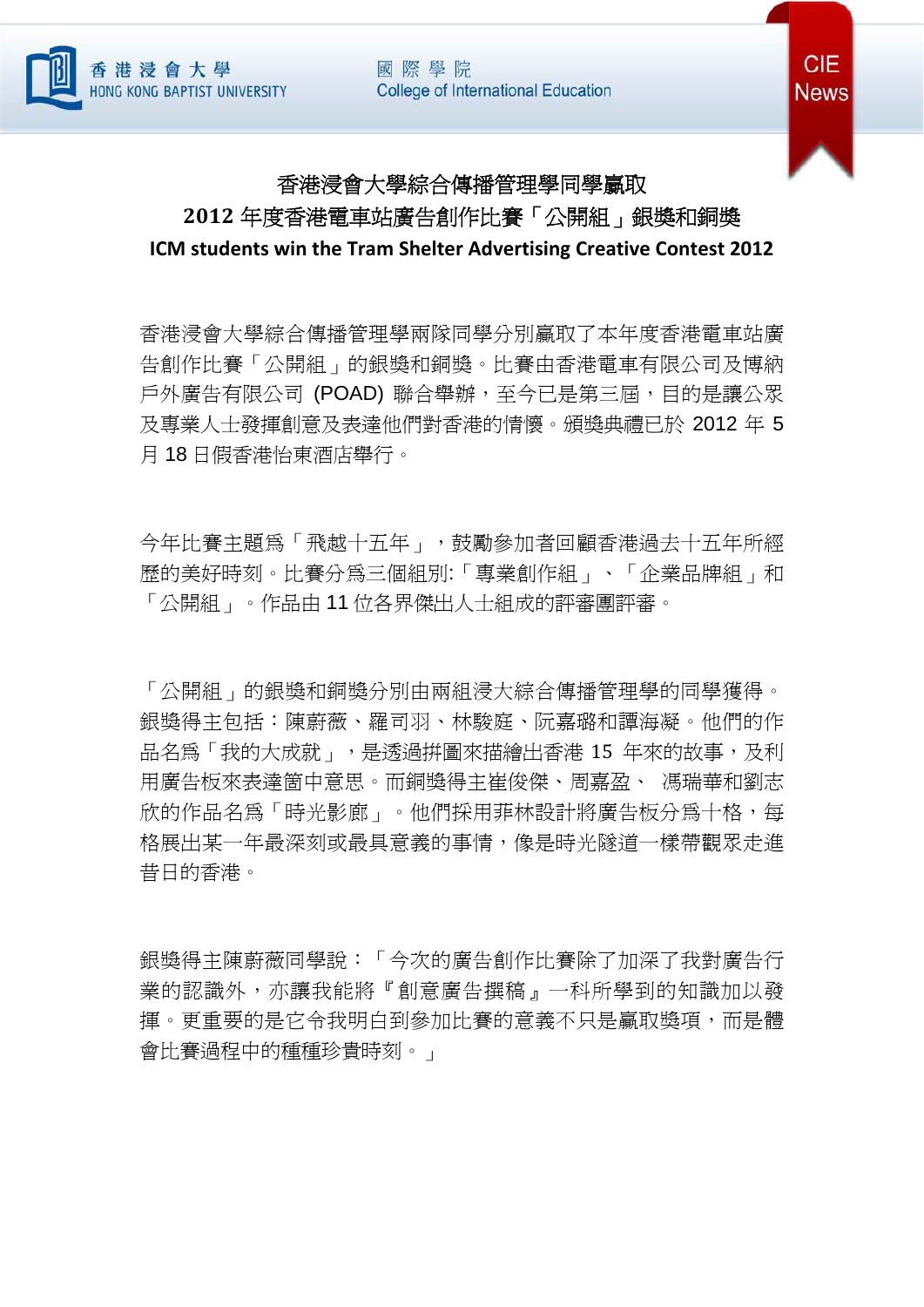Two teams of BSsc in Integrated Communication Management (ICM) students won the Public Category Silver and Bronze awards of this year's Tram Shelter Advertising Creative Contest. The award presentation ceremony was held at the Excelsior Hotel on  $18<sup>th</sup>$  May 2012. Jointly organized by Hong Kong Tramways Limited and POAD Group Limited, the Contest has come to its third year with an objective to create an opportunity for the general public and professionals to show infinite creativity in expressing their feelings towards Hong Kong.

The theme of this year's Contest is "Flying High for 15 years". Participants were encouraged to step back in time to recall the wonderful moments Hong Kong had for the past 15 years. The contest comprises 3 categories: Creative Professional, Brand and Public. All works were judged by a panel of 11 leading professionals from various industries.

HKBU has two teams of second year ICM students winning the Silver and Bronze awards respectively in the Public Category. Members of Silver Award included Chan Wai Mei, Law Si Yu, Lam Chun Ting, Yuen Ka Lo and Tam Hoi Ying who titled their work "My Remarkable Achievement". They used the idea of a jigsaw puzzle to portray the story of Hong Kong in the past 15 years and made use of the "front and back" feature to express their idea.

On the other hand, the bronze winners Chui Chun Kit, Lau Chi Yan, Chau Ka Ying and Fung Sui Wa used film as the framework of their work "Time Gallery". They divided the medium into 10 themed sections, each depicting highlights of the year, creating a time tunnel which brings the audience back to the old Hong Kong.

"This Adverting Creative Contest allows me to gain insights into the advertising industry. One of the major core courses of ICM, Creative Advertising Copywriting, has proved to be useful in equipping myself for this competition. More importantly, it makes me understand winning is not the ultimate goal for a competition; the process itself is very valuable indeed," said Chan Wai Mei, group leader of the Silver Award winning team.